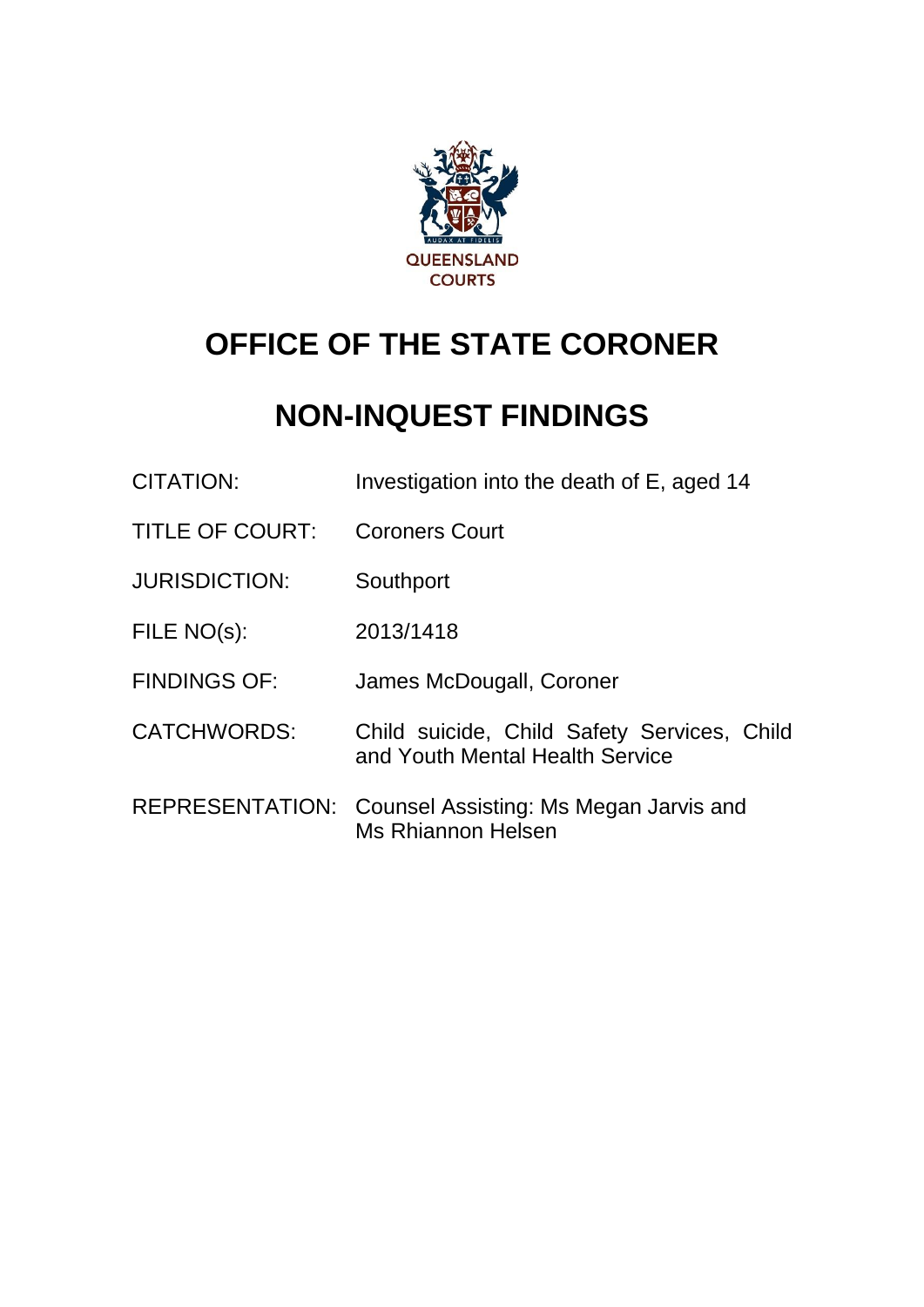E was 14 years old. He was living with his paternal grandmother in Logan City and attending a local state high school (SHS). His father was in jail and his mother resided in Toowoomba. E was found at 10am on Monday 22 April 2013 hanging in a toilet cubicle at the SHS he attended as a student.

These are findings into the death of E. In publishing these findings I would like to acknowledge the assistance of Ms Megan Jarvis, Principal Researcher and Coordinator in the Office of the State Coroner.

#### **E's Childhood.**

E was born on 22 June 1998 and was the second eldest of six children born to his mother, but with the children having different fathers.

E's biological father separated from his mother when E was approximately one year old and was sent to jail when E was approximately three years old. E's father continued to move in and out of jail over the course of E's childhood but would spend time with E when he was out, including a brief period when he reunited with E's mother. E's father was in jail at the time of E's death. E's stepfather, father to two of E's younger half siblings, began living in E's home when E was approximately 10 years old.

There is evidence that E experienced significant trauma during his childhood, including chronic neglect and emotional and physical harm. A review of records held by Child Safety Services paints a picture of a child who, from a very young age, was living in a chaotic and filthy home in the care of adults with limited parenting skills and drug and alcohol issues, where the children were often left unsupervised and without basic necessities such as adequate food and clothing. As he got older, it appears E was often left in charge of his younger siblings. There were also allegations of excessive physical discipline by his mother and stepfather; ongoing psychological abuse of one of his siblings; and exposure of the children to drug use, criminal behaviours, pornography and domestic violence within the home.

In December 2011, E left his family home in Toowoomba and went to live with his paternal grandmother in a suburb in Logan City. E told his grandmother that his stepfather was 'bashing' him and making him 'score dope' for him, and that he had been smoking dope and cigarettes and drinking alcohol whilst living with his mother and stepfather. E also told a youth worker that his stepfather used to hit him and that his mother and stepfather weren't feeding him properly.

During the time that E resided with his grandmother he received only sporadic contact from his mother. In January 2013, E became aware through Facebook that his mother had given birth to a child, in circumstances where E had not been aware that his mother was pregnant. E's grandmother spoke of E being very upset over his mother not telling him about her pregnancy.

#### **E's Health and Wellbeing**

In early childhood, E was diagnosed with Attention Deficit Hyperactivity Disorder (ADHD) and Oppositional Defiance Disorder. E was prescribed medication to treat the symptoms of ADHD, although it is unclear to what extent he took this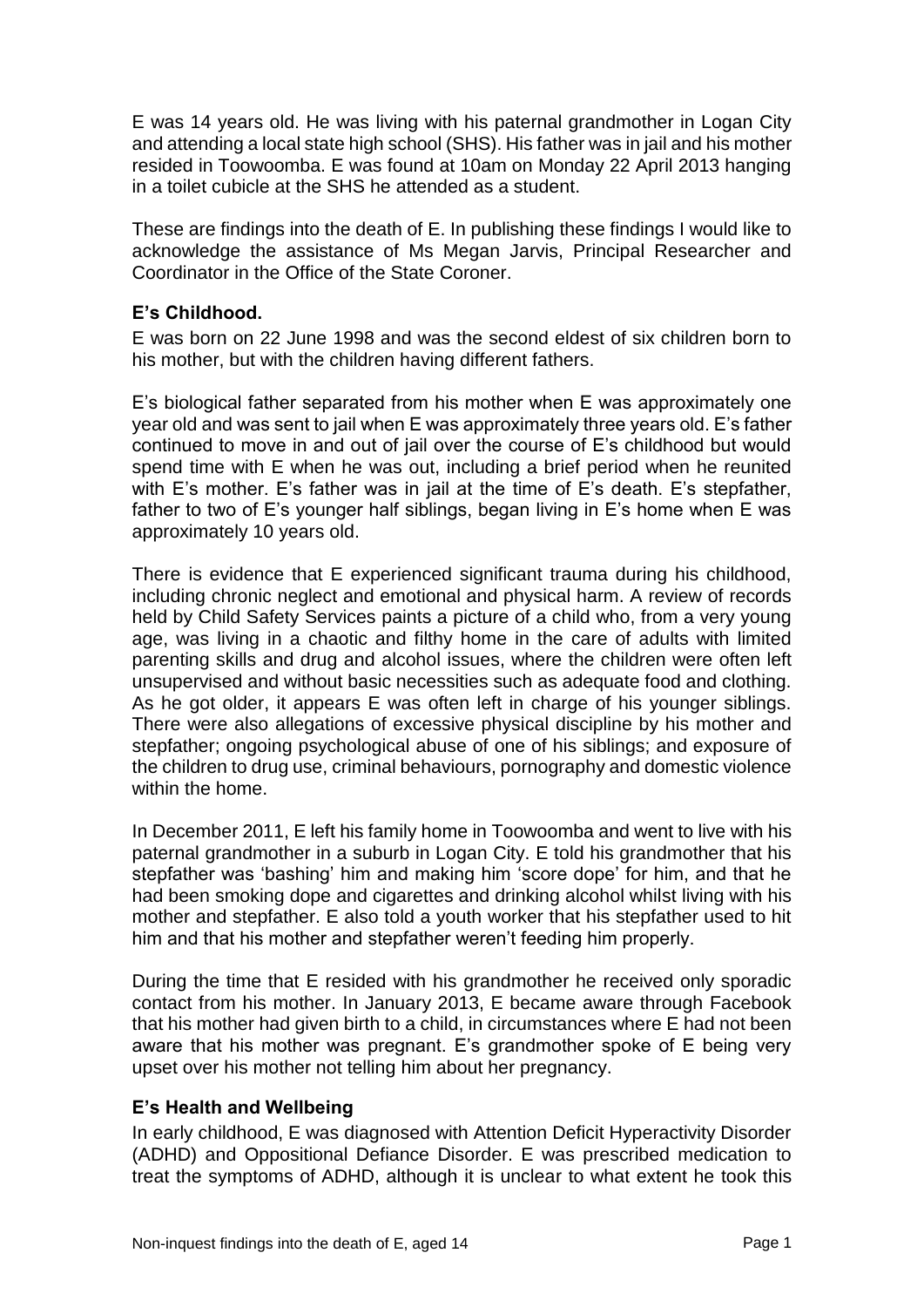medication given his chaotic home life and chronic neglect by his mother. It was also suspected that E may have been suffering from Post-Traumatic Stress Disorder related to the death of a cousin and his father's imprisonment.

At 12 years of age, E was engaging in self-harming behaviours including cutting his forearm with a blade from a pencil sharpener and running hot water over his wounds because he 'liked to feel pain'.

There were also reports of other concerning behaviour including aggressive outbursts, threats of physical violence against others including whilst armed with a knife, destruction of property, break and enters, fire lighting and attempts at jumping out of windows from heights. At times E was suspended from school due to violent and non-compliant behaviours.

In February 2013, E disclosed to a school guidance officer that he was having difficulties following the recent suicide of his friend earlier that year. E also spoke of missing his father who was still in jail, of hearing voices telling him to do dangerous or mean things to other people, and of using marijuana and alcohol as a child.

E subsequently underwent a mental health assessment with the Child and Youth Mental Health Service (CYMHS). Following an interview with E on 21 March 2013, CYMHS found that he showed no evidence of pervasive mood, anxiety or psychotic disorder, and that the voices he was hearing were most likely his own thoughts and self-talk during conflicts with his peers, in the context of a significant family history of violence being tolerated and encouraged. E denied any thoughts of self-harm or suicide, and CYMHS assessed E's risk of harm to himself or others as low.

E had been identified by child protection authorities as Aboriginal. It is well established that if an Aboriginal child's needs in relation to their cultural identity are not being met, this can have a significant impact on their overall health and wellbeing. However, documentation relating to E does not give a clear picture of E's views in relation to his Aboriginality, whether he felt his needs related to his cultural identity were being met, and whether and to what extent this may have impacted on E's health and wellbeing.

## **E's Contact with Various Services Child protection**

E first became known to Child Safety Services in July 2002 when it was notified of concerns that E and his siblings were being neglected and that the family home was 'a pigsty'. E was four years old at the time.

Child Safety Services determined that there was no information to suggest that the children were being harmed or at risk of harm. The information was noted and no further action was taken.

Child Safety Services' involvement with E and his family from that time and up until the time of E's death is difficult to summarise given the complexity of child protection practice and the framework in which child protection services are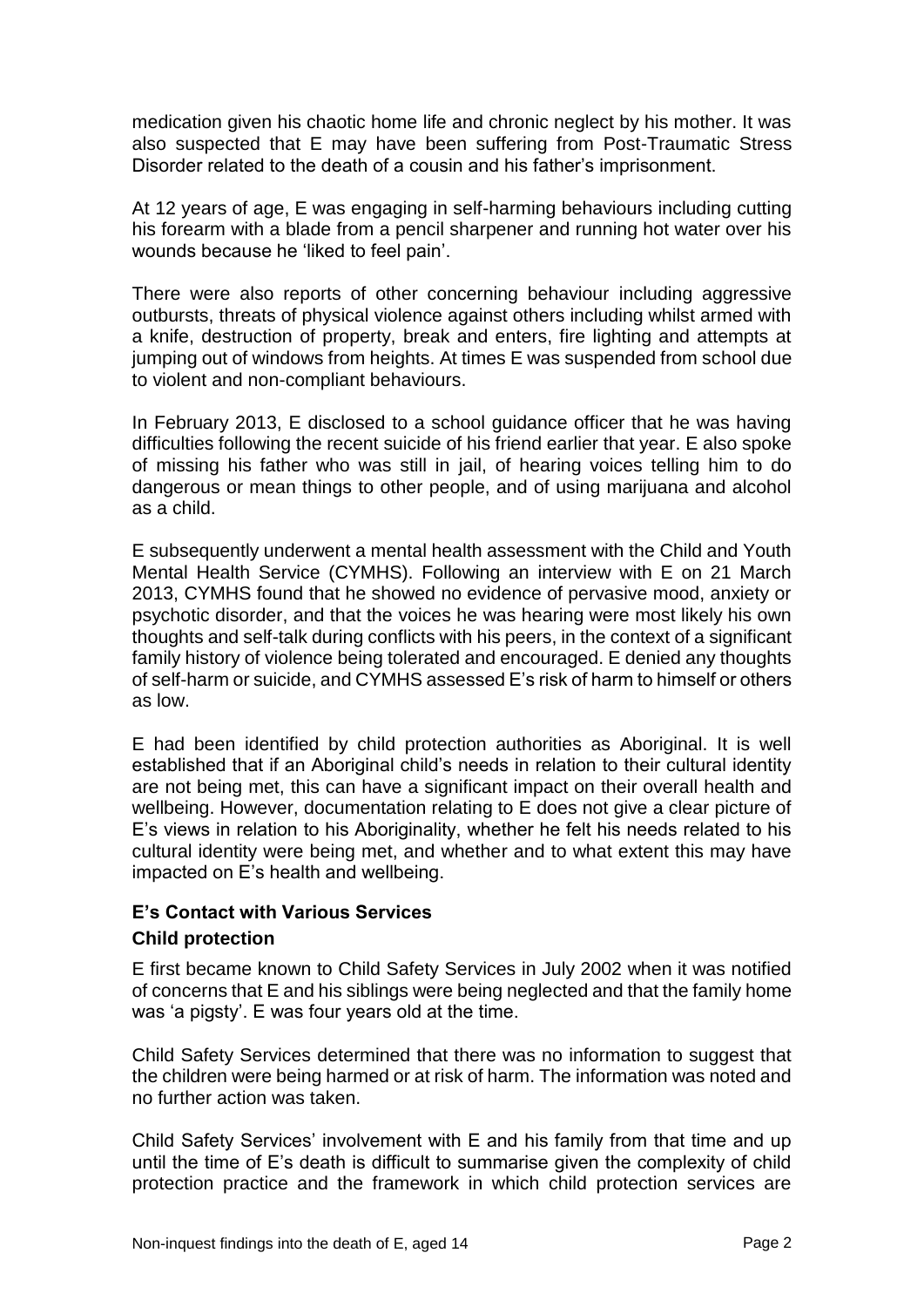delivered in Queensland. As noted later, two detailed reviews were carried out for the purpose of identifying any child protection service system failures or shortcomings. For the purposes of this jurisdiction, it is sufficient to note the following:

- During the time that E lived with his mother, he and his siblings were the subject of ongoing reports to Child Safety Services concerning allegations of neglect, an unhygienic home environment, inadequate supervision and excessive physical discipline by the mother and stepfather.
- Whilst Child Safety Services did at times have concerns about possible emotional and physical harm to E and his siblings, it did not assess these concerns as sufficient to warrant removing the children from their mother's care pursuant to Child Safety Services' statutory threshold for such an intervention. Instead, Child Safety Services attempted to engage with E's mother on a voluntary basis, including by referring her to services to assist her to care for her children, and seeking her commitment to improving the level of care she was providing. This work started as early as 2008, yet similar concerns regarding neglect and emotional and physical harm continued to be reported to Child Safety Services from this time and up until at least 2011.
- Information recorded by Child Safety Services shows that it was aware of mental health concerns for E during its involvement with his family, including in relation to his self-harming and risk taking behaviours from as young as seven years of age. Child Safety Services noted the support of education and mental health services in helping E with these difficulties, and did not otherwise intervene other than through engagement with E's mother as noted above.
- At times, workloads and resource issues appear to have affected the quality of risk assessment and decision-making in relation to concerns about the mother's care of E and his siblings. One Child Safety Services senior officer involved in E's case gave evidence to the review team that, at the time of her involvement, her workload was so high that it affected risk thresholds as all the matters appeared to 'meld into one'.
- On 27 February 2013, less than two months prior to E's death, Child Safety Services was notified of concerns that E was experiencing mental health issues such as hearing voices telling him to hurt other people. Child Safety Services noted that E was now living with his grandmother and the family was receiving support from E's new school to address the mental health concerns, including through a community youth worker who was planning to speak with E's grandmother about engaging E with CYMHS. Child Safety Services assessed that the information did not indicate significant harm or risk of harm to E, and that further action by Child Safety Services was therefore unwarranted.
- On 19 April 2013, Child Safety Services was notified of concerns that E had failed to return home from school the previous day and that his grandmother had reported him missing to police, with information to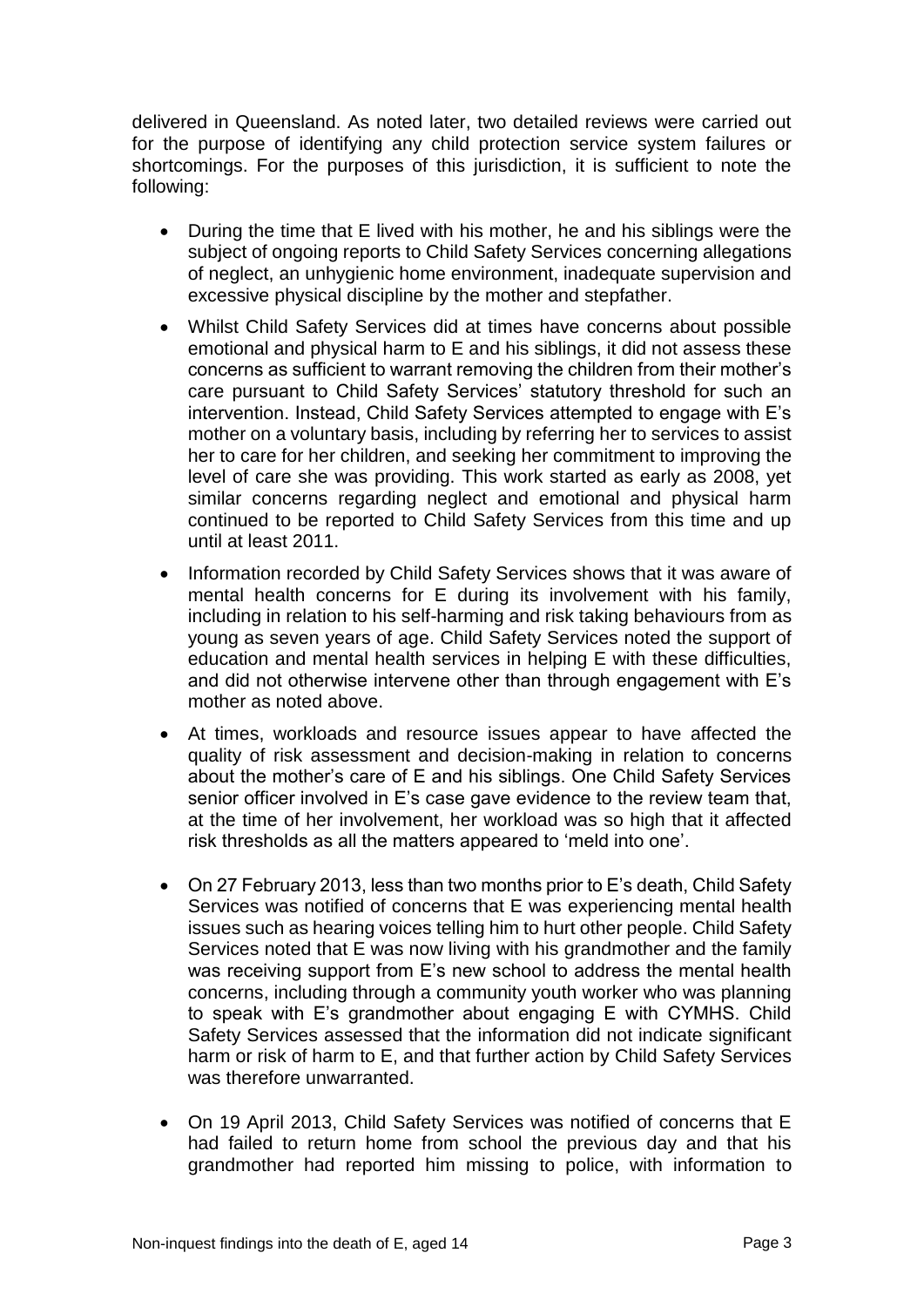indicate E may have been intending to return to his mother. Child Safety Services noted the information but decided not to take further action at that time. The recent concerns about E's mental health were noted, however Child Safety Services assessed that there was no information to suggest E was currently experiencing any acute mental health symptoms that would indicate he might be at risk of harming himself or others.

Child Safety Services was notified of E's death on 22 April 2013.

#### **Education**

E began attending the SHS near his grandmother's home in 2012, having moved into the area in December 2011. During the time that E attended the SHS, and particularly in the months prior to his death, E received support from various SHS staff including classroom teachers, a guidance officer, a student liaison officer and a deputy principal, as well as from external services who worked collaboratively with the SHS to provide additional social, emotional and psychological support to students.

Shortly after commencing Year 10 at the SHS in 2013, E experienced the death of a fellow Year 10 student and friend, who had suicided at home within the first few weeks of the school term. Immediately following the suicide, the SHS organised counselling for students through its student support services, with students allowed to leave class at any time to speak with counsellors including guidance officers, the school nurse and specialised counsellors trained in dealing with arief.

Around this time, on 18 February 2013, E approached one of the SHS' deputy principals in her office and told her he was upset about his friend's death. The deputy principal immediately organised support and counselling for E through the SHS' guidance officer and student liaison officer, and spoke to E's grandmother by telephone to let her know about E being upset.

E went to see the same deputy principal again on 25 February 2013, this time to disclose that he was hearing voices in his head telling him to hurt people. E also spoke of feeling sad about his friend's suicide, and disclosed information about his traumatic family background and neglect by his mother, his history of marijuana use from seven years of age (although he stated he was not using it now), and current difficulties dealing with his grandmother's rules and strictness.

E confided that he missed his father 'terribly' and wanted to live with him, but that his father would not get out of jail soon because of the seriousness of the offences he had committed including an apparently unresolved charge of armed robbery. E appeared emotional when speaking about the fact that his father would not be released from jail for a long time.

Immediately after this discussion, the deputy principal spoke to the SHS' principal to notify him about E hearing voices telling him to hurt people. The principal advised her to immediately take E to the guidance officer, which she did.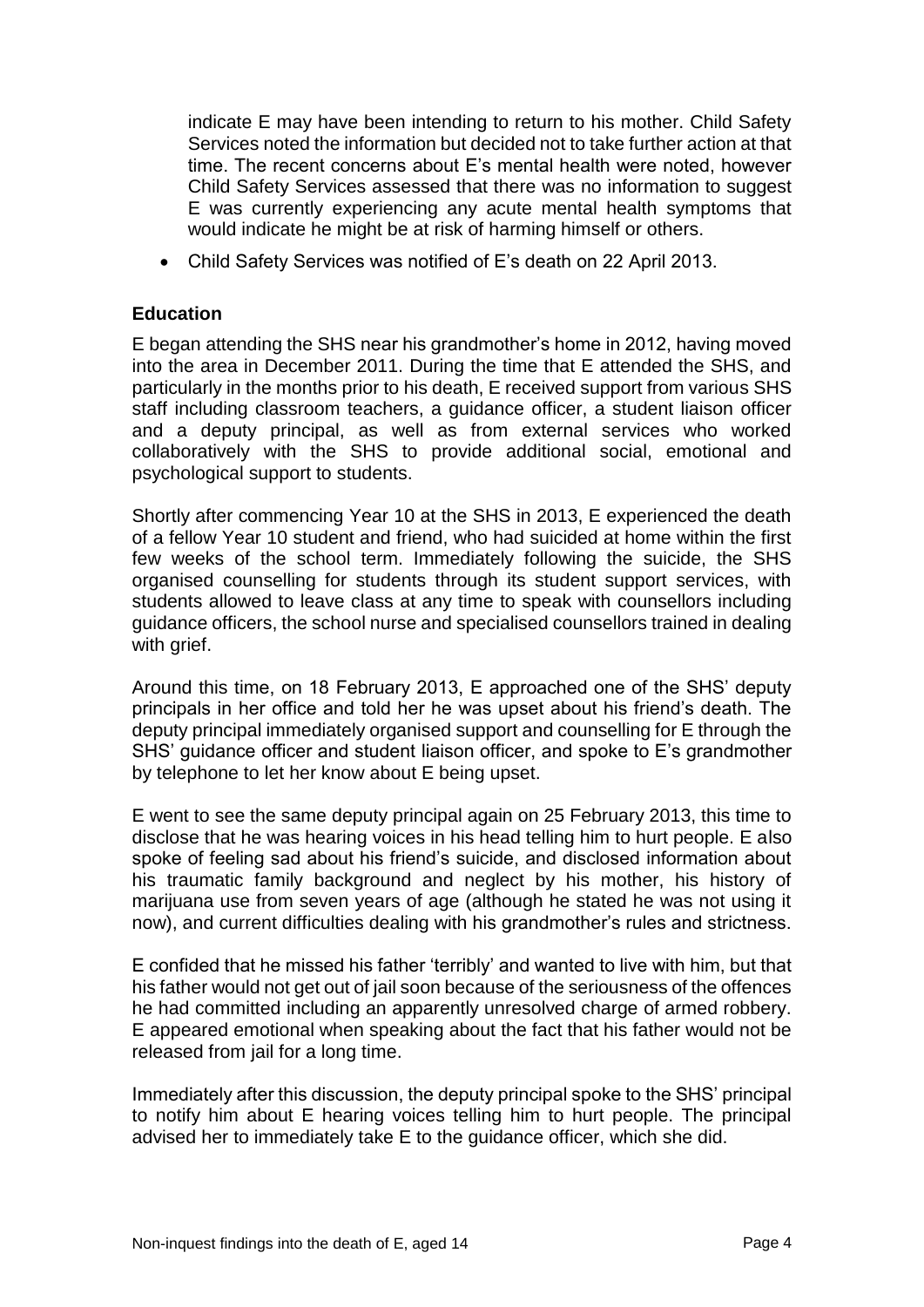The guidance officer assessed that E needed additional support and contacted E's grandmother to seek her permission to make a referral for E to CYMHS, to which the grandmother initially agreed. However, she then phoned back and withdrew her consent. The guidance officer and deputy principal initiated a referral to Child Safety Services in relation to the grandmother 'not acting protectively' in refusing permission for a CYMHS assessment.

The guidance officer also sought the assistance of E's community youth worker to persuade the grandmother to allow E to be assessed by CYMHS, which the youth worker subsequently succeeded in doing, with E attending an appointment on 21 March 2013. CYMHS contacted the guidance officer on 22 March 2013 to advise that it had assessed E as not requiring psychological, emotional or social support, however his family could ask for another assessment later if they felt there was a need.

In the meantime, E was also receiving additional support from the SHS through its 'Xmen Youth Program', a school-based program co-facilitated by an external non-government organisation, designed to assist young male students to build resilience while engaging with them to learn about their emotions and relationships.

E was referred to this program by staff from the SHS' student support centre, who had first spoken to E in mid-February to offer support following E's discussion with the deputy principal about the suicide of his friend. At that time, E told these staff members that he was finding it hard to believe that his friend was dead and that he had taken his own life. One of these staff members, who was also a qualified counsellor, described their approach to this discussion as follows:

*We followed Education Queensland policy and refrained from any discussion of the circumstances of [the deceased student's] death. We empathised with E's emotional state in the present moment and slowly moved the focus to his sense of wellbeing and activities he was looking forward to that day in order to enhance his wellbeing. At the conclusion of what was probably a 30 minute meeting with E, his mood had lightened sufficiently for him to return to the class room. We invited E to join the Xmen Youth group we were currently running as a means of ongoing support for him.* 

The Xmen Youth Program appeared to be an important part of E's school life and something that he valued and enjoyed. E was usually first in the room for commencement of the weekly group sessions, participated regularly and meaningfully in group discussions, and was attentive and supportive towards his peers. E also appeared to enjoy the support of the SHS' student support centre, which he would visit each day at either break to touch base with staff and 'have a chat and a laugh'.

SHS staff also referred E to and supported his engagement with other support services external to the school, including a community youth worker and CYMHS. These services are discussed further below.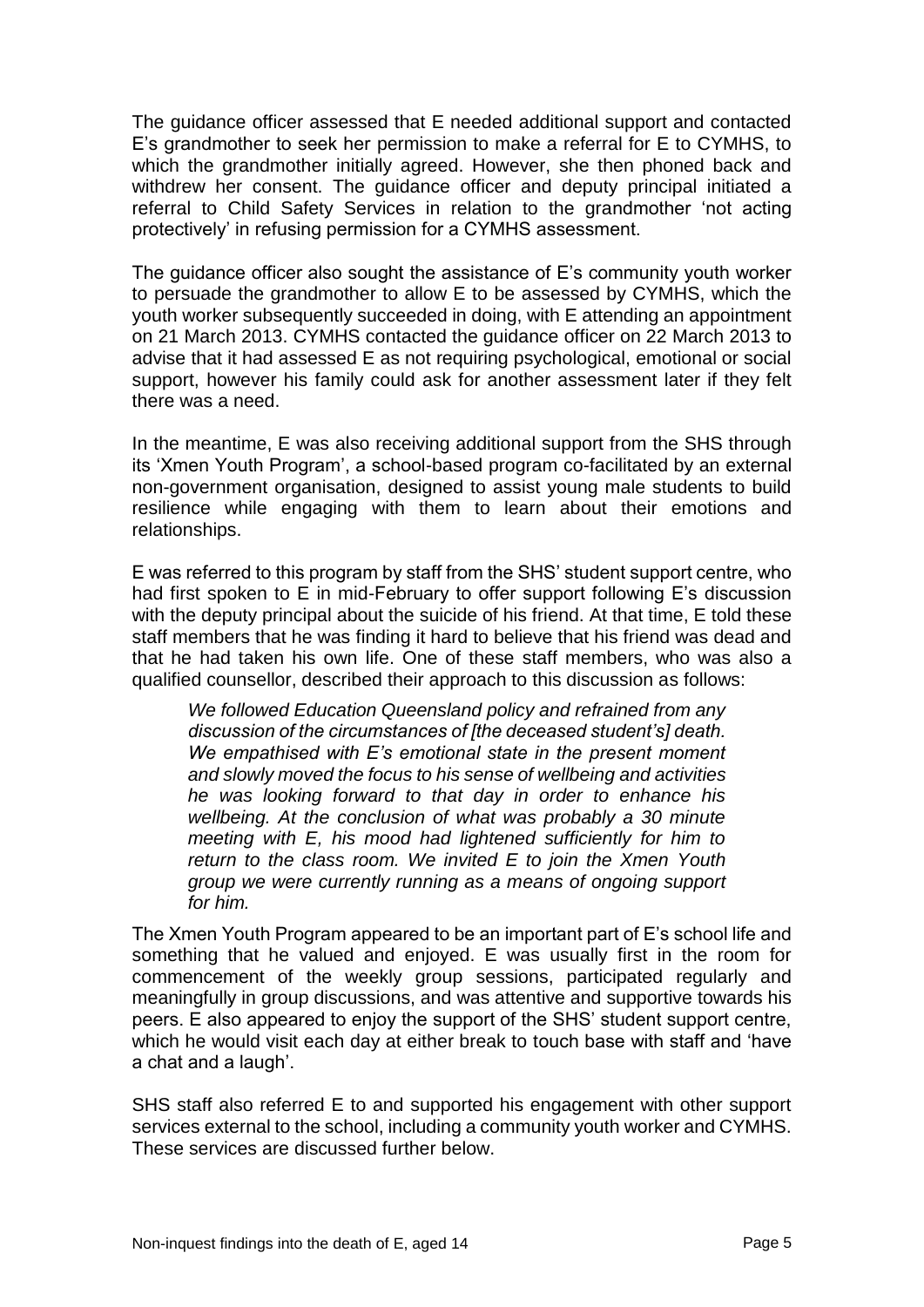After E's death, the SHS' staff involved in supporting E stated to police that they had no knowledge of E expressing any suicidal ideation or intention to self-harm or exhibiting any such behaviours, neither generally in the school environment, nor in any interactions with staff or during Xmen Youth Program group sessions. Staff who got to know E in the months and weeks prior to his death described him as 'outgoing' and 'upbeat', that he was 'always joking and laughing', and that he was a 'very likeable young man' with a 'real presence' who interacted well with his peers and staff.

#### **Mental health**

As noted above, E was referred to CYMHS by the SHS in March 2013. CYMHS understood that E was being referred for assessment due to recent statements he had made to SHS staff and his community youth worker saying he was hearing voices telling him to harm others. This was therefore a particular focus of the CYMHS assessment, that is, to determine whether E was experiencing auditory hallucinations as a possible symptom of an underlying mental health issue.

The CYMHS assessment document noted E's history of experiences with violence both within his family and school environment, and in particular of violence being tolerated and encouraged by his father and paternal uncle, who would give E messages about '*being tough*' and '*hitting hard with the first swing*'. CYMHS concluded that the voice E was hearing was likely to be '*a distillation of messages he has heard from family, and experiences he has had and witnessed where indeed his physical safety was dependent on striking another*'.

As part of its assessment, CYMHS conducted a risk screen for suicide and selfharm, completing documentation that included a 'tick box' list of factors known to be associated with these risks. In completing this documentation, CYMHS noted E's history of self-harming but did not otherwise identify any factors indicating an increased risk of suicide or self-harm for E at that time.

Notes made in this section record that E had denied self-harm or suicidal ideation during the interview that day, and that there was no evidence of a pervasive mood, anxiety or psychotic order. It was noted that E cried approximately once per week in private, and E was encouraged to talk with his community youth worker about what makes him sad and upset and ways to express and manage his feelings.

The overall risk assessment for suicide and self-harm was recorded as 'low'. The focus of the overall risk assessment was in relation to E's risk of harm to others, with CYMHS summarising as follows:

*Overall E has significant historical information relating to emotional and behavioural disturbance but currently in his Grandmother's care he is not presenting with these behaviours. However, he has been referred to emotion regulation programs at school and with [the community organisation] which may be related to his history or observations regarding trouble dealing with anger. He no longer sees his mother who he lived with all his life and whom he believes chose her boyfriend over him. He has a prejudicial childhood but is*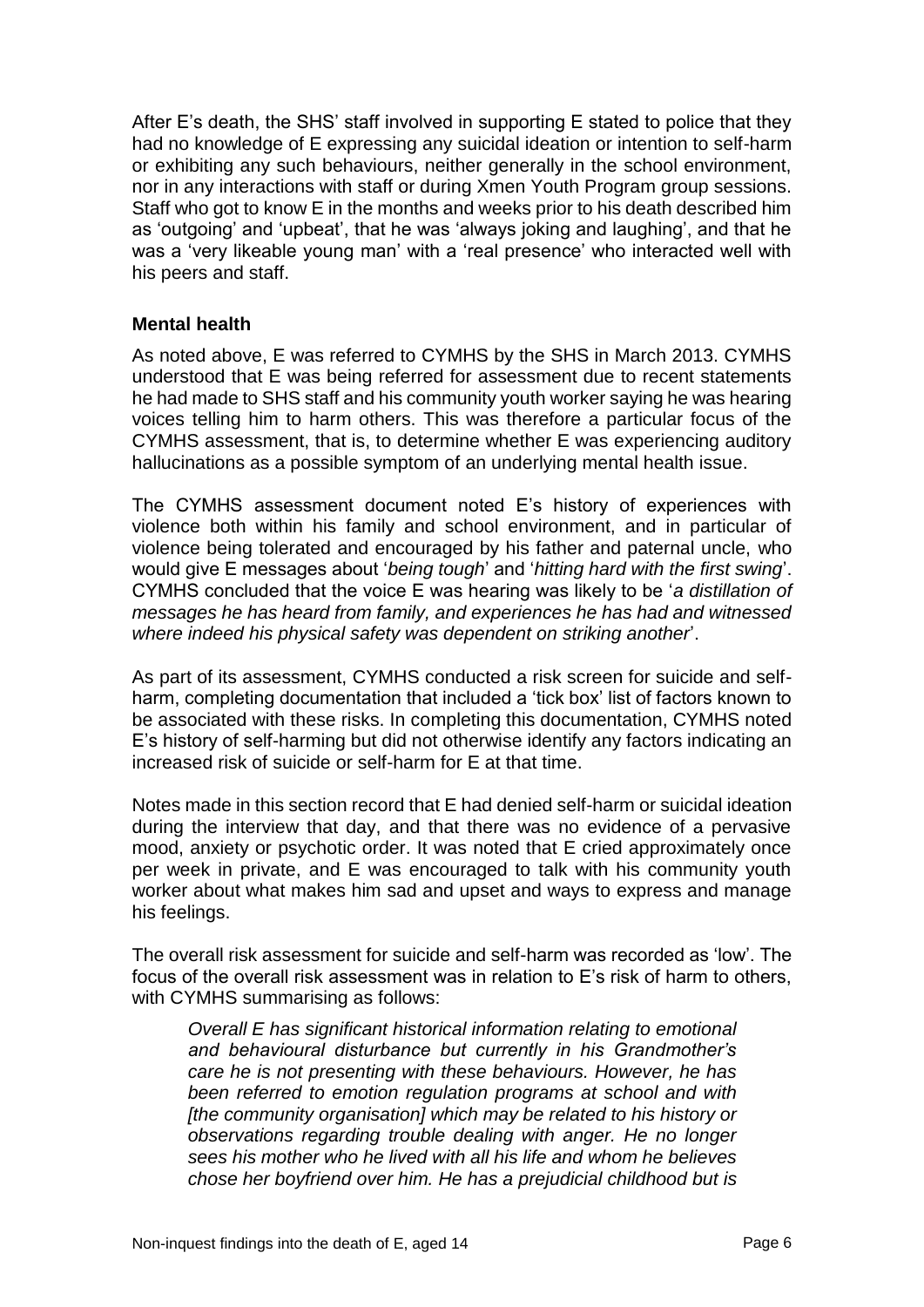*making some strong efforts to change his life and is goal directed about joining the army and staying out of trouble. The voices he spoke of in his head are phrases that he has heard his uncle and others say to him e.g. 'don't hesitate just hit him' and occur when he is in a fight or very angry. Come from within his head and are not present in other settings [sic]. Harm to self - Low. Harm to others - Low at this cross sectional review but he had numerous risk indicators in his background and thus ongoing engagement with youth worker and emotion regulation programs recommended.*

The CYMHS psychologist who conducted E's assessment telephoned E's grandmother the following day to provide feedback about the assessment and recommendations. Notes of this conversation reflect that the focus of the psychologist's advice to E's grandmother was in relation to helping E stay out of trouble and reduce the risk of any violent or aggressive behaviours towards others. There is no record of any discussion with E's grandmother about possible risk of self-harm or suicide.

CYMHS notes also reflect that E spoke about his grandmother being overly strict, but that E appeared to want to abide by his grandmother's rules so that he could remain living with her and not be sent back to live with his mother. This was noted as a positive in E's life in helping him to achieve a good future for himself.

#### **Community youth worker**

After taking E into her care in December 2011, his grandmother made contact through the SHS with a local non-government community organisation to ask for assistant with re-engaging E in school. The organisation, which received Commonwealth funding to support young people at risk of homelessness, assisted E with school uniforms, school fees and obtaining a copy of his birth certificate.

The organisation also provided support to E through a youth worker, who initially met with E in February 2012 and then on a weekly and later fortnightly basis to provide additional support for E's re-engagement with the education system and with any difficulties he may be experiencing at home. These appointments continued until June 2012, when E advised that everything was going well at home and at school and that he no longer required support.

As noted above, the youth worker became involved with E and his grandmother again in 2013, when the SHS contacted him to request his assistance in engaging E with CYMHS.

The youth worker spoke to E's grandmother who explained that she was concerned that if E received mental health services, he may be disadvantaged if he later wanted to join the army. The youth worker advised the grandmother that this was not the case, and that a referral to CYMHS was in E's best interests. The grandmother subsequently agreed to the referral.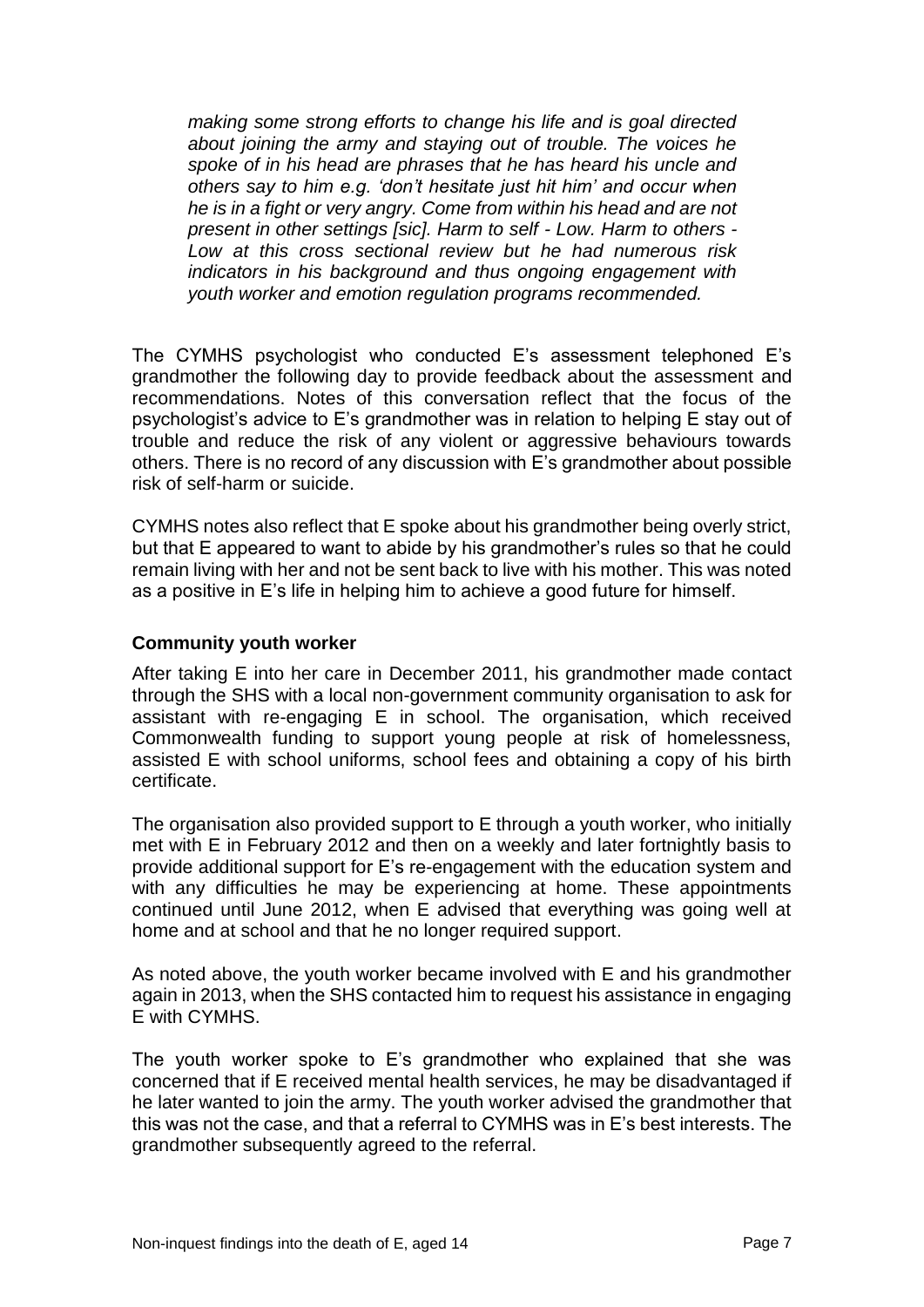On 27 February 2013 the youth worker conducted a new intake appointment with E to re-engage him with the organisation's support services. At this meeting the youth worker spoke to E about his mental wellbeing and E explained about hearing voices and having thoughts of hurting people. The youth worker obtained E's agreement to seek counselling for this issue, and subsequently liaised with the SHS to arrange an appointment for E with CYMHS on 21 March 2013.

On 21 March 2013 the youth worker gave E a lift to and from his CYMHS appointment and also spoke with the CYMHS psychologist at the end of the appointment. The youth worker was advised that E did not have mental health issues but did have difficulties with dealing with his anger, which the CYMHS psychologist considered could be dealt with through services provided by the Xmen Youth Program at E's school.

The youth worker was not satisfied with the outcome of the CYMHS assessment, and arranged to meet with E again on 26 March 2013 to see if he would like to speak to another counsellor. E declined saying he was happy doing the Xmen Youth Program and chatting with the youth worker. The youth worker asked E about the voices in his head. E advised that he wasn't getting them and when he did he wasn't listening to them. The youth worker suggested it could be hard not to listen to the voices and again asked E if he would like to speak to a counsellor, however E declined.

The youth worker arranged to meet with E again after the upcoming Easter school holidays, and the two of them met on Tuesday 16 April 2013, just two days prior to E going missing. The youth worker's notes of that meeting were as follows:

*Spoke with E and asked how his school holidays went. E stated that they went well. He said he went and seen his brother [sic] and they have a ball together. E also stated he chilled with some of his mates and just had fun riding and running around. I asked E how his thoughts have been with the voices in his head. E said he hasn't had any what so ever. E stated that he no longer needs my support as everything is fine at home and school and wishes to exit the program. I asked E are you sure you wish to do this. E stated yes it is [sic], I am fine and no longer require your support. E stated that everything is going well and if I need your help again I will get my gran or someone from the school to ring you and ask you to come out and see me. E thanked me for all the help he has received from the very first day he came on board with [the organisation]. I wished E all the best and told him if he needs to see me just to ring me. E case has been close [sic] 16/04/2013.*

The meeting on Tuesday 16 April 2013 was the last time the youth worker saw or spoke with E. The youth worker was notified of E's going missing on Friday 19 April 2013 by his grandmother, and offered his support to her during the time that E was missing. The youth worker was then notified of E's suicide on Monday 22 April 2013, and provided support to E's family in relation to funeral arrangements.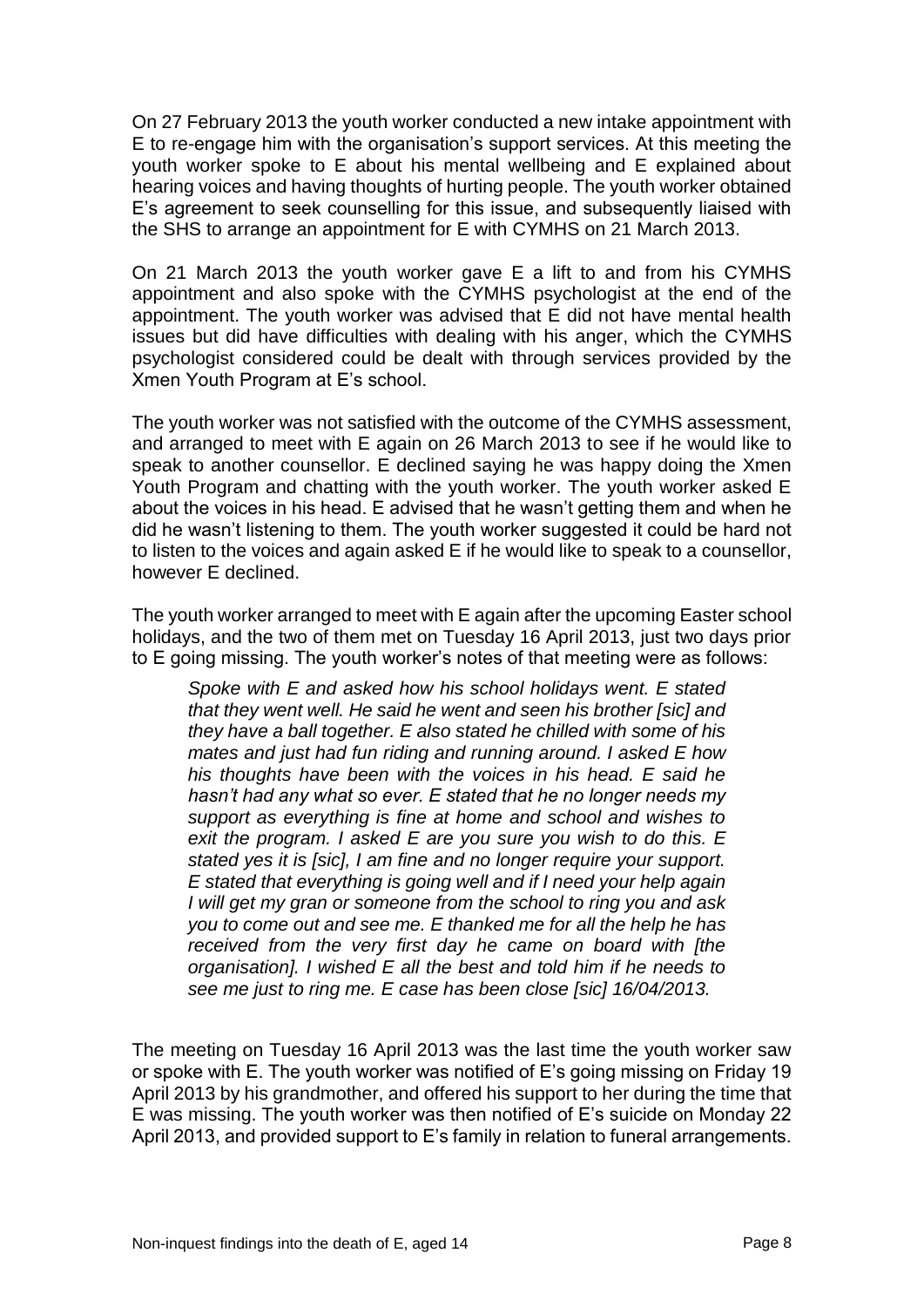After E's death, the youth worker spoke with the SHS' student liaison officer who told him that E had stopped seeking support from her in that last week prior to his death. The youth worker and the student liaison officer discussed whether E might have planned his suicide as he appeared to have 'cut ties' with all his counsellors in the week leading up to his death.

The youth worker stated to police that in all his dealings with E, E was always happy, polite and smiling and there was '*nothing that would indicate to me that E would do something like this*'.

#### **The Days Prior to E's Death**

E was absent from the SHS' Xmen Youth Program group session held on the Friday prior to his death, 12 April 2013.

On Sunday 14 April 2013, E was 'grounded' by his grandmother for three days for not having completed his chores.

E appeared to attend school as usual from Monday 15 April 2013, with no reports of any concerns or unusual behaviour.

The last time E was seen by his grandmother was in the morning of Thursday 18 April 2013 when she said goodbye to him as he went off to school around 7:45 am.

On that Thursday, E stopped in at the SHS' student support centre around 10.00am and said hello to the student liaison officer and asked if she was busy. The student liaison officer was busy with something else and asked E if he was okay and if it would be possible to catch up at first break. E stated '*yeah sure, see you then*'*.* He then left to attend class. The student liaison officer did not see E again after this.

School records show that E was recorded as 'present' for his form class and first lesson that day, however was then recorded as an 'unexplained absence' for the remainder of the day's lessons.

On Friday 19 April 2013 SHS staff were advised by E's cousin, who was also a student at the school, that E had not returned home the previous evening and that his grandmother believed he had run away.

The SHS' deputy principal contacted the grandmother and confirmed that E was missing, and that the grandmother had reported this to police. The deputy principal also sought out and spoke with students who knew E, who advised that E had spoken of running away and catching a bus to his mother's home.

The deputy principal was concerned that E was returning to his mother's house when he wasn't supposed to be in her care and reported this information, as well as her concerns about E's mental well-being, to Child Safety Services. The SHS' guidance officer contacted police to ensure E had been reported missing.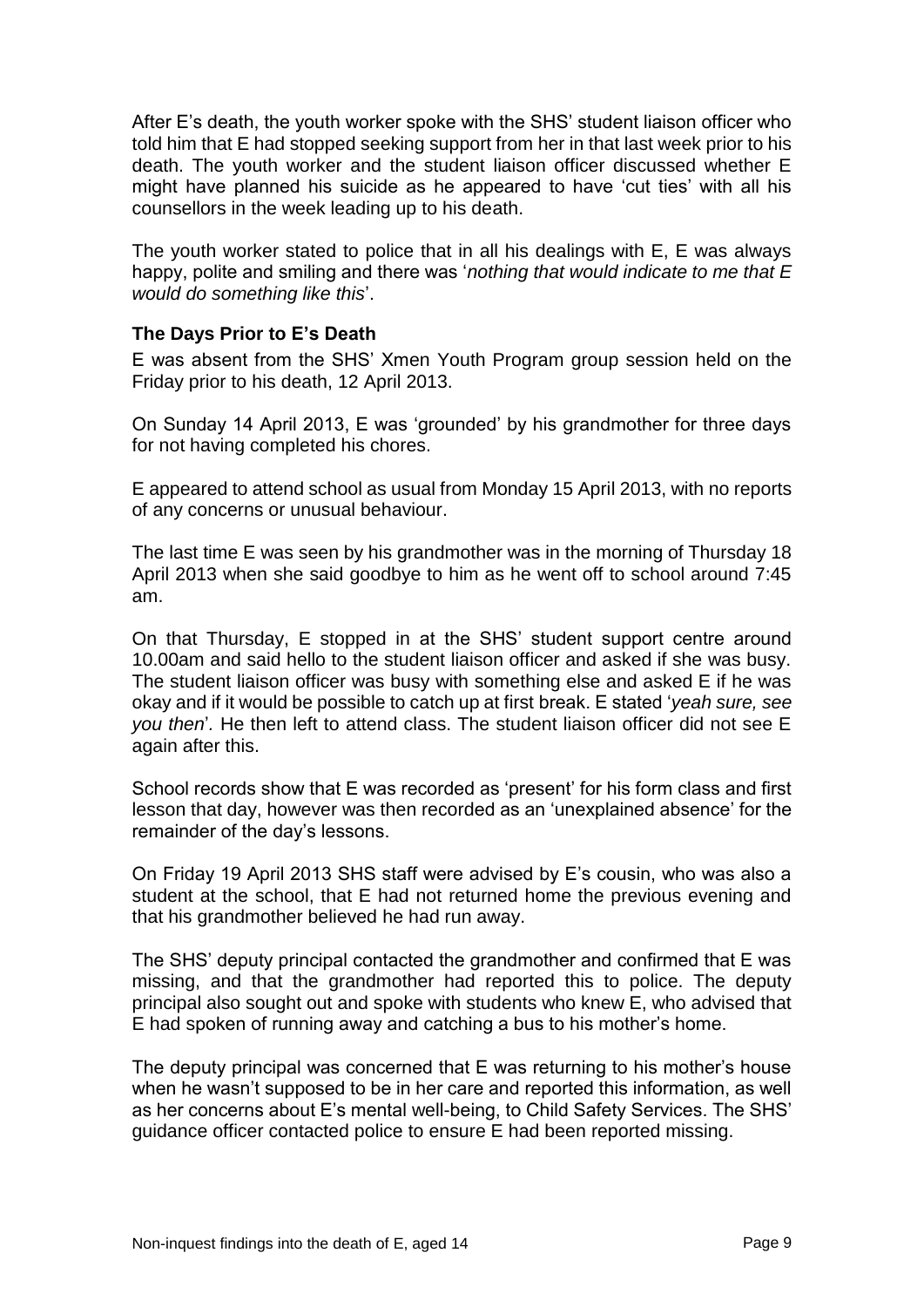On Monday 22 April 2013, at the beginning of the first period for the day, a student's mother approached the deputy principal requesting a meeting, saying she had information about E. At the meeting, which was also attended by the SHS' guidance officer, the mother disclosed that her daughter was extremely anxious about E's well-being following a conversation with E in the first period of Thursday 18 April 2013, during which E told her daughter and another classmate that he was going to kill himself. The daughter had told her mother that E was acting in a strange manner in class and openly writing a will in front of her, and that he told them he had a rope in his bag and was going to do it that day. The daughter said she didn't report it as she thought E was lying and that she and her classmate had looked in E's bag and couldn't see a rope.

After this meeting the deputy principal immediately called the police to report the information and her concern that E may have taken his life in a public place somewhere. The deputy principal was not aware at this time that other staff of SHS had just discovered E's body in the school grounds.

#### **Circumstances in Which E Was Found**

At approximately 10:00 am on Monday 22 April 2013, the SHS' facilities officer was conducting a maintenance check of the male student toilets when he found that one of the toilet cubicle doors was locked from the inside. He used a screwdriver to unlock the door and went to push it open when he realised that something wasn't right, as the door felt heavy and he could only open it a little bit.

The facilities officer looked up and saw a blue rope tied to the metal mesh screen above the door. He immediately closed the main door to the toilets and went to notify the SHS' business services manager of his suspicion. They in turn notified one of the SHS' deputy principals and the principal, and the four staff members all returned to the student toilets and forced their way into the locked cubicle where they found E hanging from the blue rope tied above the door.

The staff members quickly cut the rope and laid E on the floor of the cubicle, where they performed CPR until Queensland Ambulance Service (QAS) officers arrived.

QAS received a call from the SHS at 10:10 am. QAS officers arrived at the school at 10:16 am and were taken by staff to the student toilets, where they attended to E. The QAS officers quickly identified from the condition of E's body that E was deceased and that further resuscitation efforts would not be of any use.

The QPS was notified of the death. Subsequent preliminary investigations by QPS detectives indicated that E had died by way of suicide and that there were no suspicious circumstances and no evidence to suggest that any other person was involved in his death.

At autopsy E's cause of death was found to be hanging, with evidence indicating that E had been deceased for some days before his body was found. Also at autopsy, two handwritten notes were found inside E's pockets, one of which was dated 18 April 2013 and titled '*E's Will*', setting out who was to receive what of his possessions.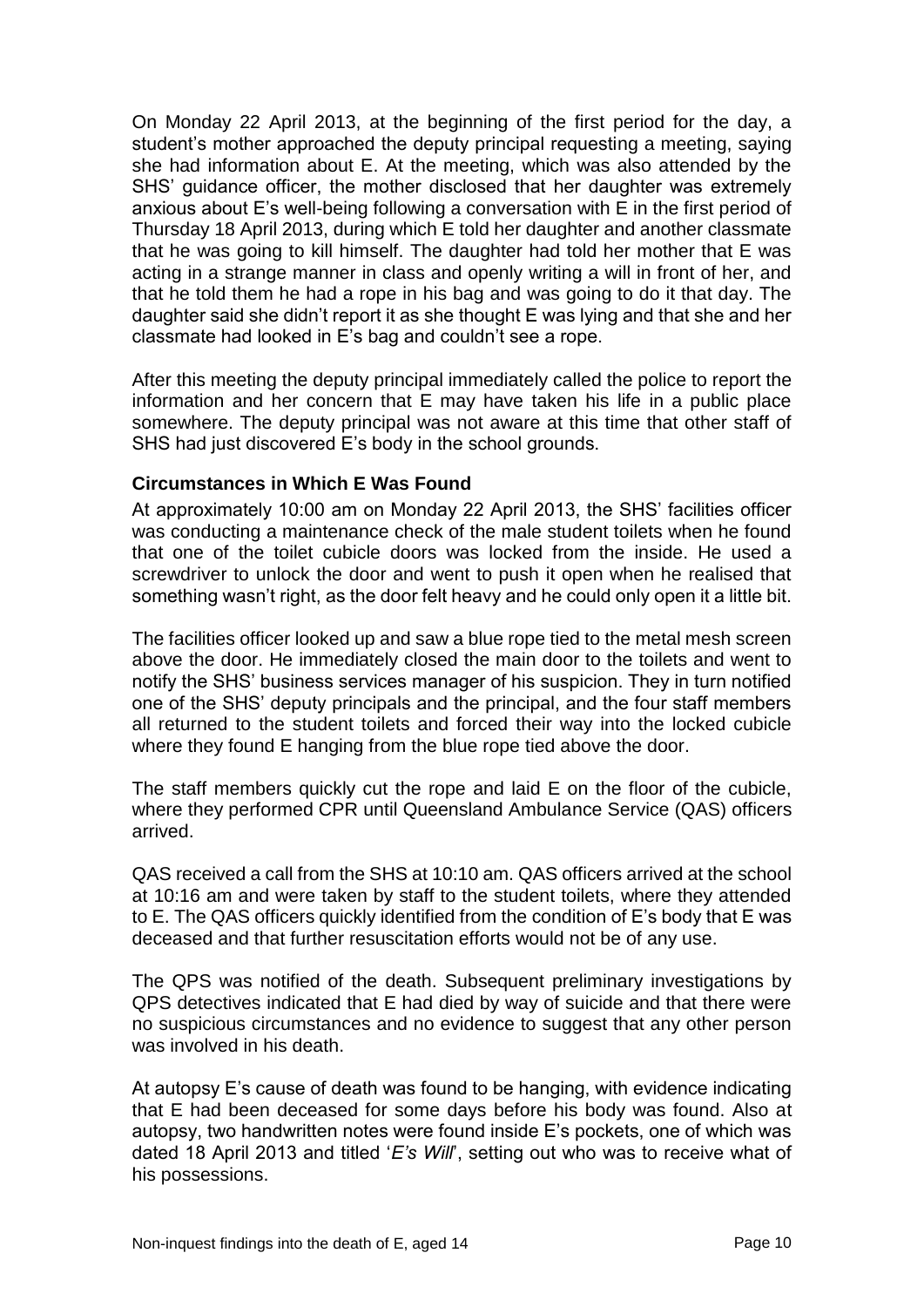SHS staff explained that cleaners were rostered to clean the student toilets at the close of every day during the school week. In the event that there was a maintenance issue, including a cubicle door that could not be opened, cleaners were asked to log a maintenance request at the end of their shift. These requests were then actioned by the SHS' facilities officer.

The toilet block in which E was found was cleaned by a casual cleaner on Thursday 18 and Friday 19 April 2013, due to the regular cleaner being away on bereavement leave from 17 to 19 April 2013 because of her father passing away. It is not known if the casual cleaner noticed a locked cubicle door within that block on those dates, however no maintenance request was logged.

When the regular cleaner returned to work for her morning shift on Monday 22 April 2013, she unlocked the external gates to the toilet block but did not go inside as she believed the toilets had been cleaned in the afternoon of the previous working day, Friday 19 April 2013.

Also on that morning of Monday 22 April 2013, the SHS' facilities officer actioned a range of maintenance requests made the previous week, including one logged by the regular cleaner on Tuesday 16 April 2013 in relation to a locked cubicle door in the *female* section of the toilet block in which E was eventually found.

In attending to this request, the facilities officer also did a general check of the rest of the toilet block, thereby discovering the locked door in the male toilets and, subsequently, E's body.

#### **Cause of Death**

An external post-mortem examination of E's body was conducted on 24 April 2013 by Queensland Health Forensic and Scientific Services. This examination confirmed that E's body was in the early stages of decomposition, consistent with initial QPS investigations indicating that E's death may have occurred several days prior to his body being found.

The cause of E's death was found to be hanging. This was supported by examination findings including an abrasion on E's neck consistent with hanging by rope, and marked lividity on the extremities consistent with his body being vertically suspended for some time. No other significant injuries were noted.

Toxicological testing of a femoral blood sample taken during the examination showed the presence of alcohol in E's blood, which could be attributed to the formation of alcohol following decomposition changes, although exogenous use of alcohol could not be ruled out. No drugs were detected in the sample taken.

During the examination, two handwritten notes were found inside E's pockets, one of which was dated 18 April 2013 and titled 'E's Will' setting out who was to receive what of his possessions, and the other with the words 'fuck you' written large and in capital letters across the entire page.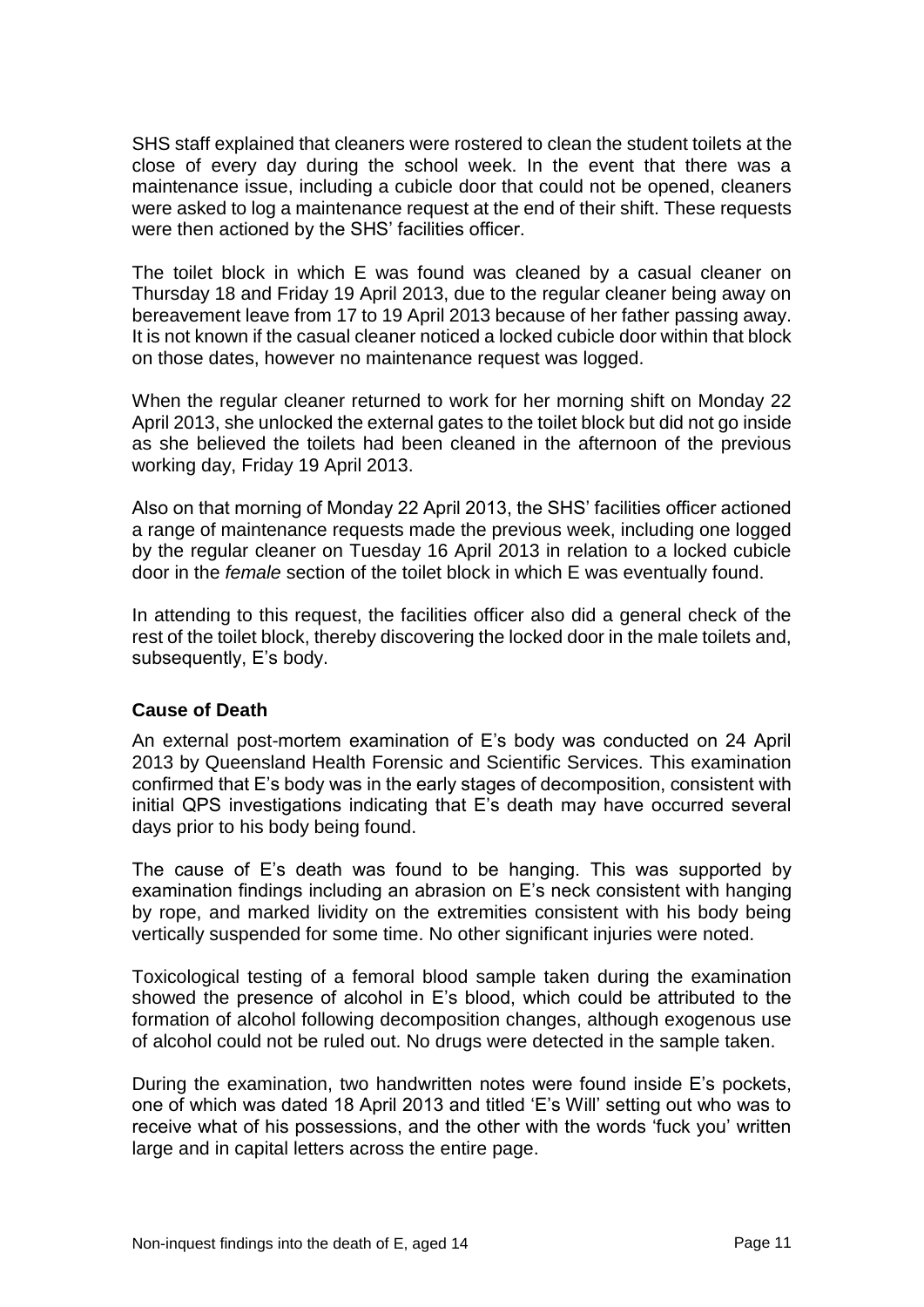In his handwritten will, E specifically excluded his grandmother and one of his cousins, stating '*Nana can get fuck [sic] and [cousin's first name] can too*'. He otherwise left his various belongings to his father, siblings, other cousins and friends.

## **Findings of other Reviews and Investigations WHSQ investigation**

As E's death happened at the SHS, which is a workplace pursuant to the *Work Health and Safety Act 2011* (the WHS Act), WHSQ conducted an investigation to determine whether the school had breached any aspect of the WHS Act in connection with E's death.

The WHSQ investigation did not identify any breaches of the WHS Act related to E's death. WHSQ gave particular consideration to the issue of bullying given its prevalence amongst young people and the responsibility of schools to manage the risks to students associated with bullying, however the investigation found no evidence that E was being bullied. WHSQ further noted that, leading up to E's death, ongoing guidance and counselling support was being provided by the SHS to E to assist him in dealing with a range of personal and family issues that were impacting upon him outside the school environment.

WHSQ advised that no issues were identified by its governance group to suggest a broader work health and safety issue requiring a specific organisational response by WHSQ, and that the Office of Fair and Safe Work Queensland had decided not to commence prosecution against any duty holder in relation to this matter.

#### **Child protection reviews**

As E was known to the child protection service system in the three years prior to his death, the adequacy of child protection services provided to E and his family was initially reviewed by Child Safety Services and then subject to further independent review by the (former) Child Death Case Review Committee (CDCRC) in accordance with legislative requirements.

The reviews broadly found that there were no actions and/or inactions of the child protection service system that were directly linked to E's death. The reviews did identify a number of service system issues regarding the way in which Child Safety Services recorded and responded to concerns about E and his siblings. The CDCRC was of the opinion that:

*…these service system issues resulted in adverse outcomes for [E] as ongoing concerns of: chronic neglect and the impact it was having on [E's] emotional wellbeing; [E's] ongoing mental health issues; and his escalating self-harm incidents remained unaddressed. Further, as [E's] indigenous status was repeatedly overlooked, this resulted in his cultural needs not being considered and decisions being made about [E] without the consultation and advice of a [Recognised Entity].*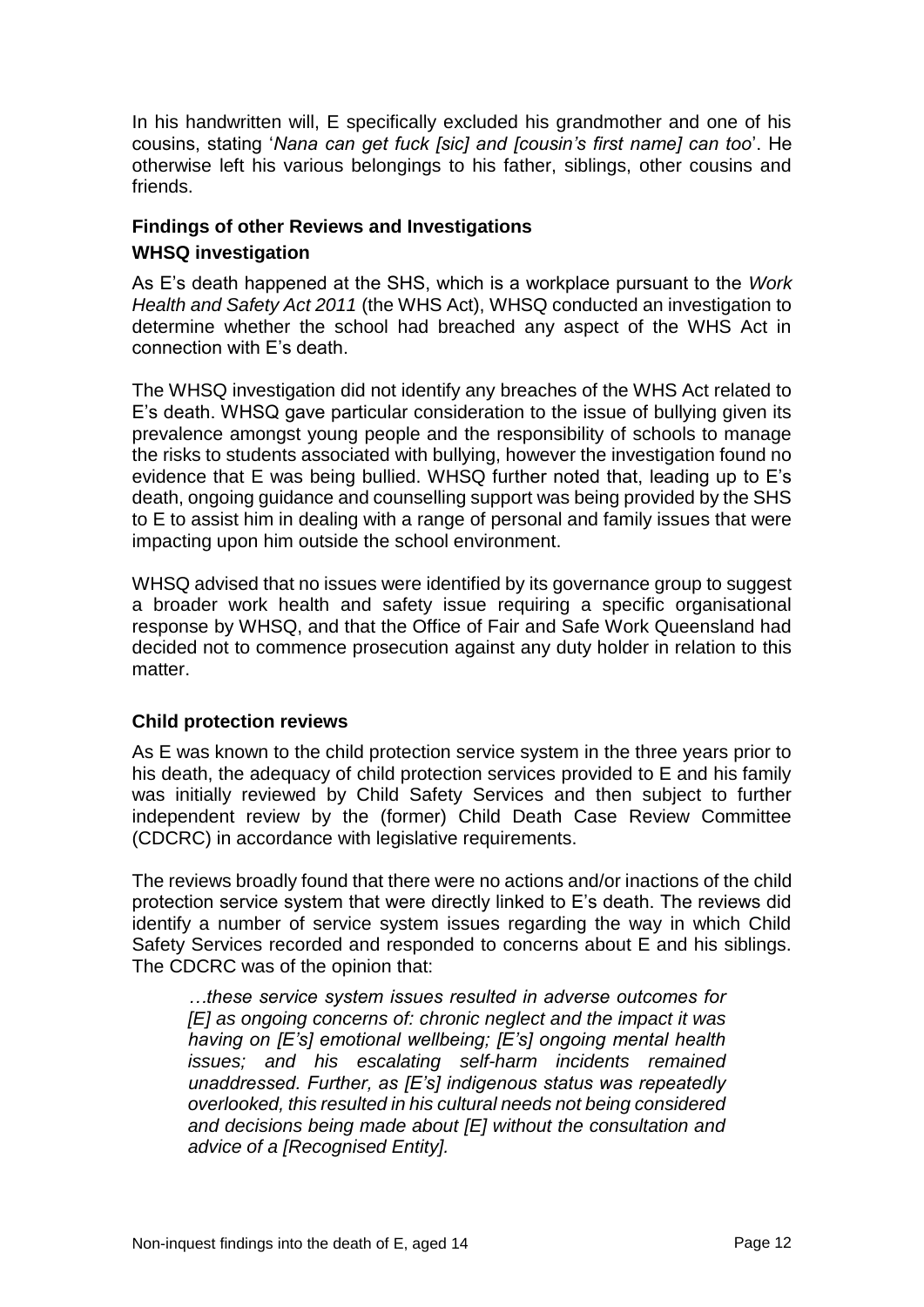A number of actions were taken by Child Safety Services following its review of E's death to address practice issues identified by the review. These actions were endorsed by the CDCRC. The CDCRC also noted that whilst there were a number of recurring service system issues identified in this and other cases considered by the CDCRC, these issues did not require immediate action given the significant reforms recently recommended by the Queensland Child Protection Commission of Inquiry which were, at that time, being considered by Government.

#### **Comments**

While we can attempt to make some sense of E's death and his decision to take his own life, we can never really know what was in E's mind on that day or in the days and weeks before. Even the statements E made to others and the notes he left behind only provide a snapshot of those thoughts E was able to articulate at the time, and don't necessarily speak the truth of all that he was feeling and experiencing leading up to the moment when he ended his life.

Sadly, E's death is counted amongst a growing number of deaths of children and young people by suicide in Queensland in recent years. We lost 22 children and young people to suicide in the year E died. Amongst children aged 10 to 14 years old, suicide was the leading external cause of death in that year.

There are a range of factors that appear to be associated with an increased risk of suicide among children and young people, and it is clear that many of these factors were present in E's life: a history of childhood abuse; mental health issues and behavioural problems; E's alcohol and drug use; and stressful life events including the separation of his parents, parental conflict, absence of his father, parental substance abuse, domestic and family violence, rejection by his mother, transition between schools and homes, and school issues.

E also experienced a number of events in the months leading up to his death that are known to commonly precipitate a decision by a child or a young person to take their own life; namely, the ongoing imprisonment of E's father (which E became visibly emotional about when speaking to the SHS deputy principal on 25 February 2013 about missing his father) and disciplinary problems at home (with E's grandmother having 'grounded' E in the week leading up to his death, on a background of E feeling his grandmother was overly strict).

Perhaps significantly, another risk factor present for E was the recent suicide of his friend and fellow student. E spoke to SHS staff in the months prior to his death about feeling sad and upset about his friend's death. 'Contagion', a process by which a prior suicide or attempted suicide facilitates or influences suicidal behaviour in another person, is known to be a key risk factor among children and young people who suicide.

However, despite the presence of all these risk factors, there is no evidence to suggest that those professionals who interacted with and supported E in the months prior to his death should have predicted E's state of mind and intention to suicide. As noted above, there is no evidence of E expressing any suicidal ideation or intention to self-harm or exhibiting any such behaviours in the months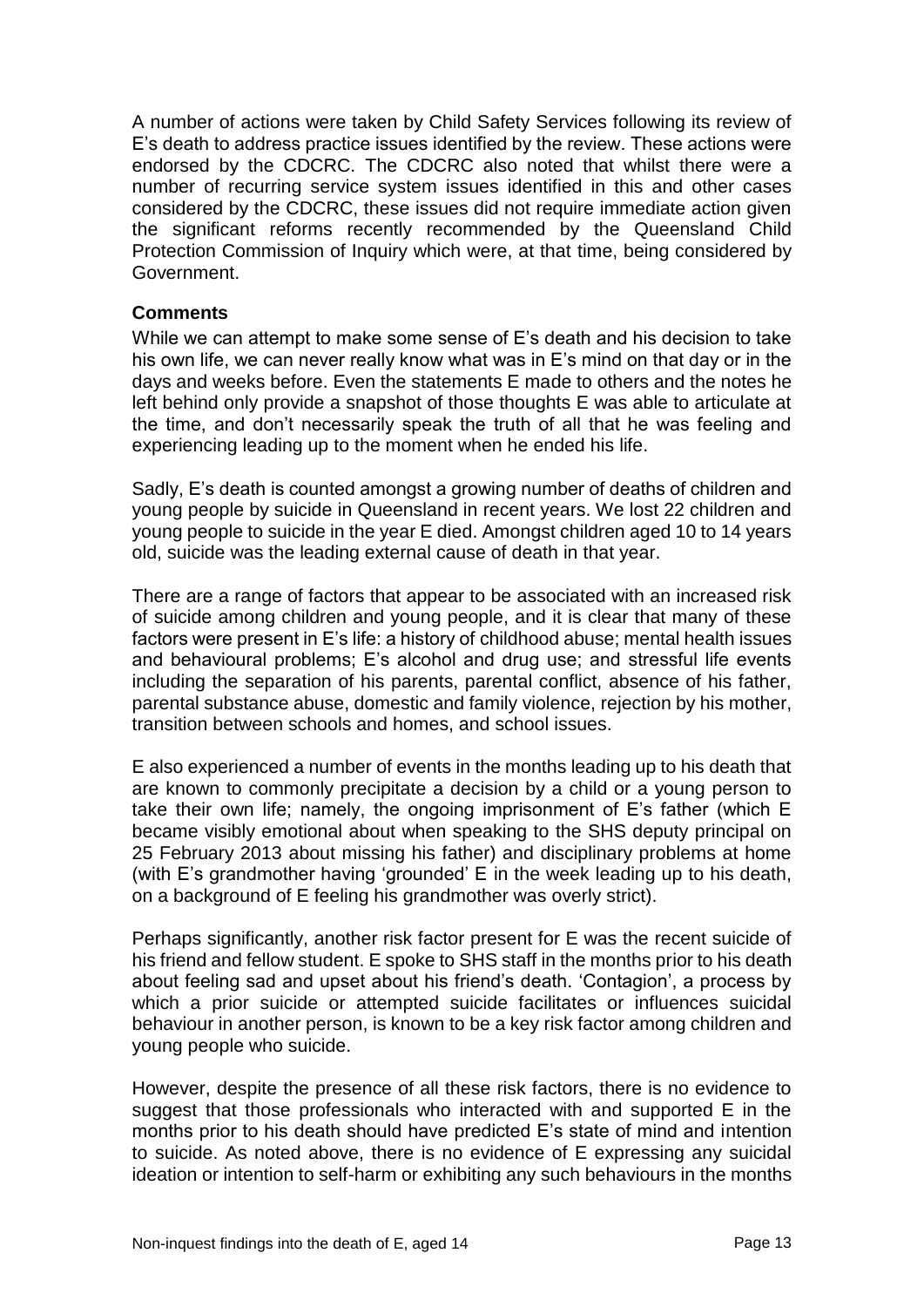and weeks prior to his death. Individuals who interacted with E during this period described him as 'outgoing' and 'upbeat', that he was 'always joking and laughing', and that he was a 'very likeable young man' with a 'real presence' who interacted well with his peers and staff. When E did seek help for difficulties he was having, he did not admit to any thoughts of self-harm or suicide, and appeared to be focussed on staying out of trouble so that he could remain living with his grandmother and eventually join the army. SHS staff appeared to respond appropriately when E expressed concern about his friend's suicide, including by providing him (as well as the broader school community) with additional social and psychological support. This does not appear to be a case where relevant services or professionals failed to respond to an identifiable and imminent risk of suicide.

Tragically, on the morning of his death, E did make some very explicit statements to two of his classmates about wanting to kill himself at school that day. Understandably, those young people did not believe, and could not have known, that E intended to follow through on those statements, and this information was not passed on to anyone in authority until after E's death.

Notes found with E's body indicated that E felt some anger towards his grandmother. However, whilst E spoke to others of conflict with his grandmother, there is no evidence that this was anything other than normal conflict between a young person developing their independence and a caregiver concerned with setting boundaries and keeping that young person safe. In taking E into her home, E's grandmother appeared to have had E's best interests at heart and a genuine desire to help him create a positive future for himself.

It might be said that the earliest point for intervention in E's life was during his early childhood, when 'better' tertiary, secondary and universal child protection and other support services might have helped reduce or eliminate those environmental factors, experiences and events that lead to E being at increased risk of suicide later in life. However, as noted by the CDCRC, the recent Child Protection Commission of Inquiry recognised the need for much greater investment in prevention and early intervention services and, as at the time of this file review, the Queensland Government is approximately six months into a program of reform for implementing the recommendations of the inquiry and transforming the child protection service system in Queensland. I respectfully suggest that, rather than conduct further investigations into E's death only to come to similar conclusions, it would be more appropriate to note the current reforms underway and our shared hope that these will go some way to addressing the gaps identified by the Child Protection Commission of Inquiry for intervening earlier and more effectively in the lives of vulnerable children and young people in Queensland.

As to whether there are matters connected with E's death that might go towards preventing deaths from happening in similar circumstances in the future as per sections 28(2)(a) and 46(1)(c) of the Act, I respectfully suggest that discerning the complex systems that interplay in the lives of people who, like E, are at increased risk of suicide, and identifying ways to intervene to effectively prevent their deaths, is a task that is difficult to achieve when examining just one death.